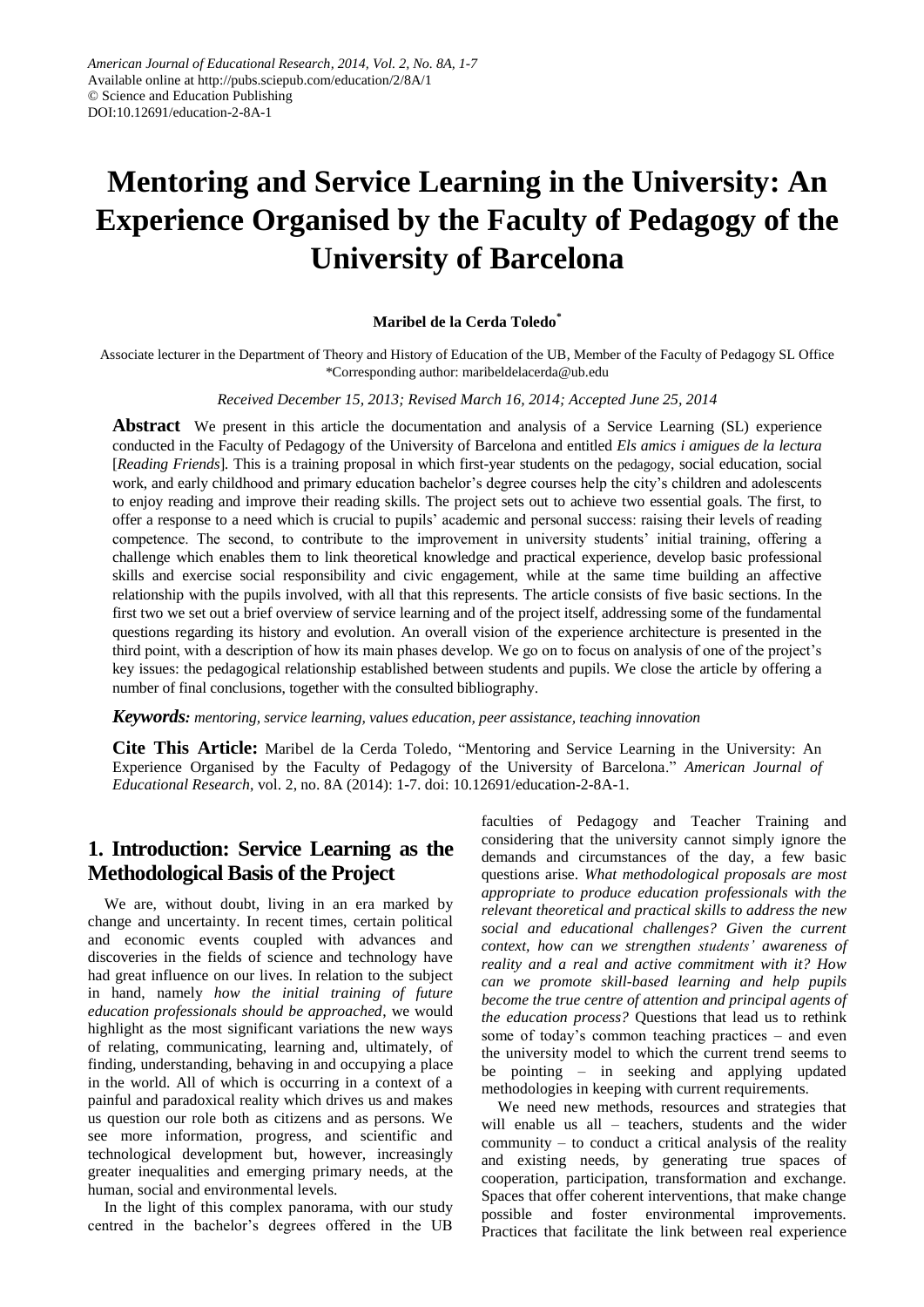and the theoretical knowledge developed and contents provided to students in the university. Such opening-up and coordination would benefit students' meaningful learning, acquisition of basic skills and active participation, while advancing the civic engagement and exercise of social responsibility on the part of the university and its stakeholders. Without being a final solution, in these difficult times the service learning (SL) methodology appears to be a powerful and extremely pragmatic educational proposal in the preparation of university students.

When we speak of service learning  $[1]$  we refer to "an educational activity that combines learning processes and service to the community in one, well-structured project in which participants learn by working on the real needs in society, with the aim of improving that society [\[2\]"](#page-6-1). SL becomes a reality in socially useful educational projects which bring together educational intentionality and the intentionality of exercising solidarity. This combination enables learning to improve service – what is learned can be transferred to reality in the form of action – and allows students to participate in offering a quality service to the community. Moreover, the service is directly beneficial to others, lending sense to the learning by making it relevant and allowing for new questions and new knowledge. In short, it could be said that SL presents a multiple educational and transformational impact: improvements can be observed in the students who take part, the quality of services provided and the well-being of their recipients, as well as in the climate of the educational institutions. Finally, service learning also contributes to strengthening social fabric and human capital [\[3\].](#page-6-2)

Following this line of work and with the aim of helping develop a university education which offers knowledge, skills and values to its students while representing the development and exercise of active, responsible and committed citizenship, we present the *Els amics i amigues de la lectura* [\[4\]](#page-6-3)<sup>1</sup> project. An educational proposal which offers students the chance to participate in an experience that combines processes of reflection, learning and service to the community, with a clear educational and transformational spirit. A complex educational practice but one which is open and flexible, and which encompasses two fundamental components, the civic and the educational, in one sole coherent activity. With all the benefits that, as we shall see, are inherent in this combination.

#### **2. Contextualisation: History and Evolution of the Project**

Before presenting the process and analysis of the *Els amics i amigues de la lectura* programme, this first section will briefly outline its history. The forerunner to the experience was a project entitled *Una altra lectura* [*Another Reading*] [\[5\],](#page-6-4) an initiative carried out over four consecutive years within the compulsory subject *Contemporary Theories and Institutions in Education* and which involved the participation of students on the Teacher in Primary Education course of the UB Faculty of Teacher Training. Through networking with the *Adsis*  *Foundation* operating in the Carmel district of Barcelona a fundamental need was detected: to encourage primary school pupils to read with a view to consolidating the reading habit and improving the development and acquisition of reading skills. The Foundation helped establish a collaboration project with a local school and throughout the 2006-2007 academic year students from the faculty attended the centre once a week to work on reading mechanics and comprehension with third- and fourth-year<sup>2</sup> pupils. The experience was integrated into the subject by means of classes in the faculty and its assessment was made through autobiographical writing exercises and the drafting of reports.

The initiative proved highly positive for both parties. The students had an opportunity to access reality with the intention of improving it, to obtain significant practical experience and to acquire knowledge linked to the theory and development of essential professional skills and competences. The school pupils benefitted from an hour a week of intensive reading with the aid and support of an extremely close and positive educational reference. Given the excellent results, the 2007-2008 year was the initiation of the *Els amics i amigues de la lectura*, closely connected and in parallel to *Una altra lectura*. A project which also set out to contribute to improving young people's reading skills, but with students from the Faculty of Pedagogy and pupils at secondary education schools participating in the *Programa Èxit* [*Success Programme*] organised by the Barcelona Education Consortium.

The *Èxit* project is a space aimed at school reinforcement outside class hours with pupils of the upper cycle of primary<sup>3</sup> and the first cycle of secondary<sup>4</sup> education who showed certain learning difficulties. Thanks to the support and continued monitoring they received, these pupils are able to improve their academic level while at the same time learning fundamental strategies and acquiring resources related to organising work, planning and essential study habits. Those responsible for this mentoring are the *Big Friends*, former pupils of the schools who become their younger schoolmates' tutors, helping them to do homework and to study. The project is currently being implemented in a total of 34 schools in the city of Barcelona, with the participation of some 1450 pupils. Each school has a team made up of *Big Friends* together with the coordinator from the institution, under the supervision of the zone contact person in charge of coordinating the different work groups.

The *Els amics i amigues de la lectura* project [\[6\]](#page-6-5) was initiated sharing this essential goal of raising levels of educational attainment and involving students from the Faculty of Pedagogy in some of the centres where the *Programa Èxit* was being implemented. These students focussed their attention on reading comprehension, with the aim of increasing pupils' academic results by improving this basic skill. In the following section we present relevant data to give an overall idea of how the project unfolded.

 1 In addition to the author, Josep Puig, Xus Martín, Mariona Graell,

Mireia Páez and Fátima Avil és also took part in the experience, offering valuable assistance, suggestions and opinions.

 2 In the Spanish education system, third- and fourth-year primary school pupils are 8 and 9 years old, respectively.

In the Spanish education system, upper-primary school pupils are from 10 to 12 years of age.

<sup>&</sup>lt;sup>4</sup> In the Spanish education system, first-cycle secondary school pupils are from 12 to 14 years of age.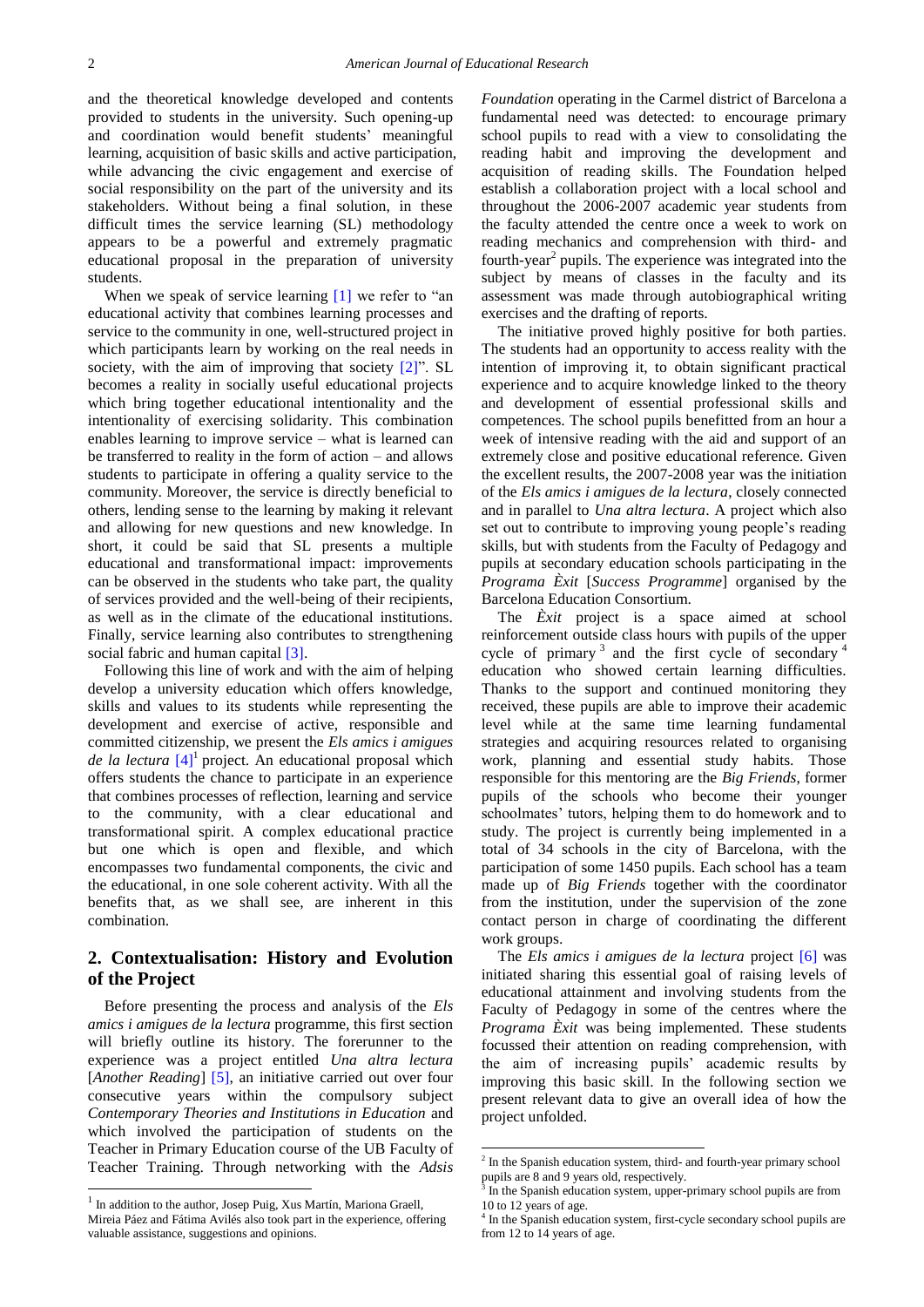The *Els amics i amigues de la lectura* experience has been running for seven years and although the basics of the project have remained stable, enabling it to become consolidated and acquire its current format, certain necessary modifications have been made during the successive applications to adapt and improve it. The most significant changes respond to two key questions: the number of participants and centres, and the placement of the activity in the faculty. The following table summarises the former, also specifying volunteer students' previous studies and placement of the activity in the curriculum.

<span id="page-2-0"></span>

| Table 1: Data showing evolution of the project |                                      |                                      |                                      |                                                |                                                |                                                                                            |                                                                                            |  |
|------------------------------------------------|--------------------------------------|--------------------------------------|--------------------------------------|------------------------------------------------|------------------------------------------------|--------------------------------------------------------------------------------------------|--------------------------------------------------------------------------------------------|--|
|                                                | 2007-2008                            | 2008-2009                            | 2009-2010                            | 2010-2011                                      | 2011-2012                                      | 2012-2013                                                                                  | 2013-2014                                                                                  |  |
| <b>Previous</b><br>studies                     | Pedagogy                             | Pedagogy                             | Pedagogy                             | Pedagogy<br>Social<br>education<br>Social Work | Pedagogy<br>Social<br>education<br>Social Work | Pedagogy<br>Social education<br>Social Work<br>Early childhood<br>and primary<br>education | Pedagogy<br>Social education<br>Social Work<br>Early childhood<br>and primary<br>education |  |
| <b>Placement of</b><br>the activity            | Subject of<br>Theory of<br>Education | Subject of<br>Theory of<br>Education | Subject of<br>Theory of<br>Education | Cross-<br>curricular SL<br>Programme           | Cross-<br>curricular SL<br>Programme           | Cross-curricular<br>SL Programme                                                           | Cross-curricular<br><b>SL</b> Programme                                                    |  |
| Participating<br>students                      | 34                                   | 31                                   | 37                                   | 44                                             | 37                                             | 76                                                                                         | 87                                                                                         |  |
| <b>Schools</b><br>involved                     | 8                                    | 8                                    | 9                                    | 10                                             |                                                | 26                                                                                         | 25                                                                                         |  |
|                                                |                                      |                                      |                                      |                                                |                                                |                                                                                            |                                                                                            |  |

**Table 1. Data showing evolution of the project**

As can be seen, placement of the proposal in the faculty curricula has been subject to various formulas. Initially, in Pedagogy, it was included in the subject of *Theory of Education*. Subsequently and also included in the same subject within the bachelor's degree it was offered as an activity eligible for free-elective credits. In both cases assessment was based on the student's attendance record and the preparation of a report or reflective journal. The project has now become an institutional initiative. Thus through the *Service Learning Office*<sup>5</sup> which forms part of the cross-curricular SL programme, the Faculties of Pedagogy and Teacher Training make the experience available to all first-year students. An activity which earns six credits and can be taken up by all teachers of first-year subjects.

With regard to participants and as [Table 1](#page-2-0) shows, over the years the number of pupils and schools involved in the Project has steadily increased. In the first year the quantity of places offered in centres was determined by the number of students. For reasons related to organisation and infrastructure and in order to ensure quality monitoring and service, the SL Office coordination team subsequently assumed the task of offering a limited number of places.

## **3. Main Phases of the Project**

**.** 

In this section we present a brief description of the five main elements that make up the *Els amics i amigues de la lectura* proposal: 1) dissemination, activity offering and distribution of the students; 2) initial session and presentation of the teams; 3) student intervention; 4) mentoring and monitoring; 5) assessment and closure. These elements form a set of interrelated phases from which we present some of the most notable and significant details with regard to implementation of the experience.

*Dissemination, activity offering and distribution of the students*. This first phase is conducted at the beginning of the university year, which is when the SL Office circulates information on the proposal to the faculty's first-year students. A number of basic questions related to the project are explained to each group in the lecture room: its aims, purpose and methodology, the tasks to be carried out and the assessment system. Although participation in the project is voluntary, the need for commitment on the part of the students throughout the entire year is underlined in order to ensure pupils' progress and to strengthen the affective bond established with them. During presentation of the programme students are also informed that the activity earns six ECTS credits within the University Institutional Activities Recognition by Grade system.

After the presentation, documents containing a list of schools, their location and timetables are handed out for students to use as a basis for their selection. A deadline is established for the delivery of applications and when these have been collected distribution of the volunteers takes place. The lists of centres and their assigned students are made public in the following days and an adjustment period initiated to facilitate possible changes and specific issues. Finally, once any necessary modifications have been made the groups are closed and implementation of the project begins.

*Initial session and presentation of the teams.* Once the students have been assigned and the lists published the first joint meeting takes place between representatives from the faculty and the Consortium, the coordinators, the *Big Friends* and the *Els amics i amigues de la lectura*. In the first part of the session the SL Office coordination team provides students with essential information with respect to the project: organisation, logistics and basic operation. The role each of the parties involved will play is explained in detail and a few guidelines offered that will be key to the intervention. Other questions are also made clear, such as the assessment system, channels and means of communication, session dynamics and how reflection

<sup>&</sup>lt;sup>5</sup> The SL Office was set up in the 2010-2011 academic year in the Faculty of Pedagogy and is staffed by a teacher from the faculty, two coordinators and several collaborators. Though its functions are complex, we would especially highlight two. In the first place, it manages the Cross-curricular Programme of service learning proposals in the faculty. This consists of 17 projects, which are offered to all students and which focus on a wide range of areas, such as individual mentoring of children and young people at risk of social exclusion, classes with immigrants and addressing with students the subjects of sexuality and drugs in the faculty, to name but a few. In this respect, the Office takes charge of the work carried out jointly with the organisations involved and the monitoring of the university students who take part. In second place, the Office is also there to provide help, support and exchange for faculty teachers who wish to implement or are conducting SL experiences as part of their subjects.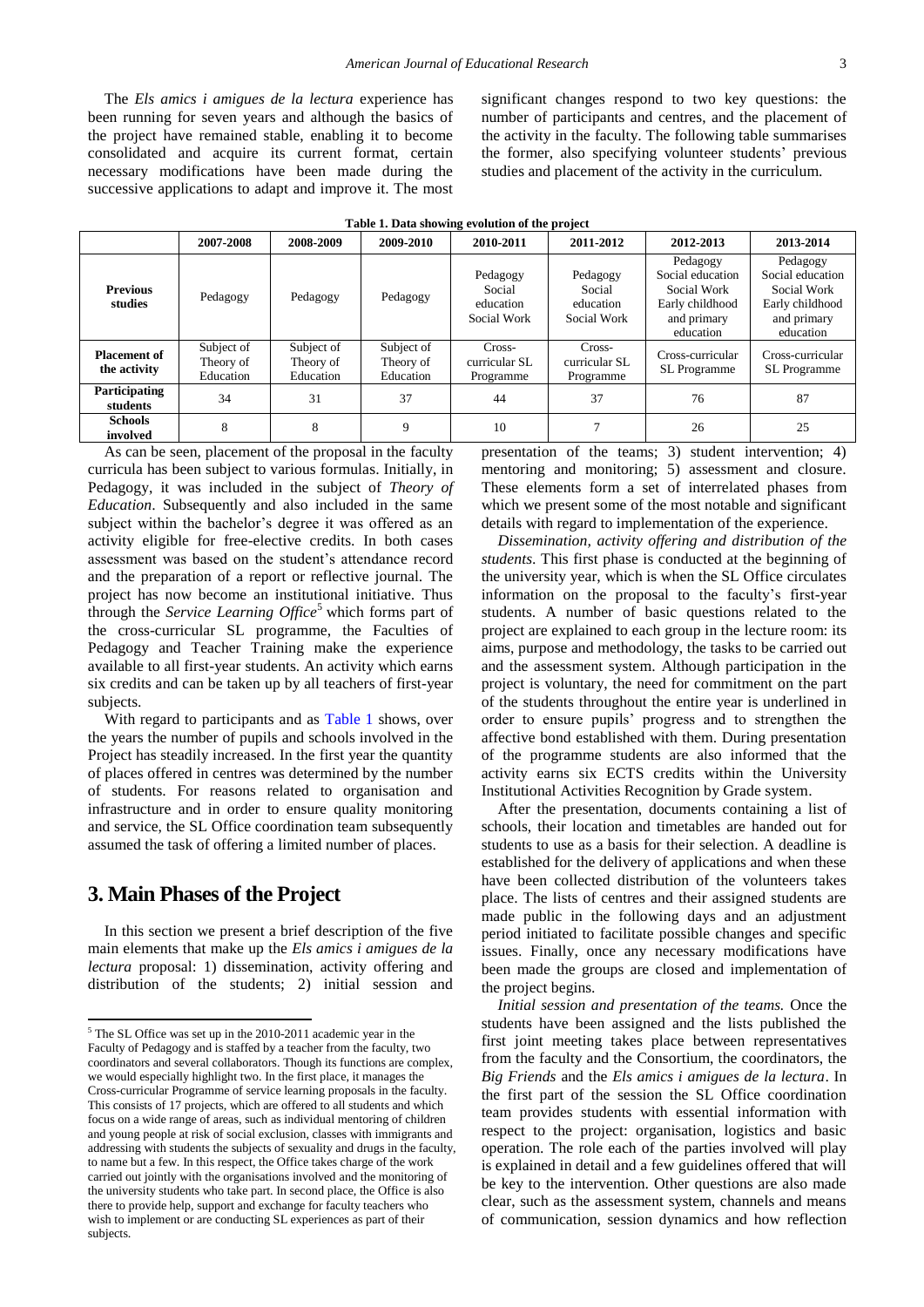and training will be fostered. In the second part of the session students are grouped together by schools and the appropriate introductions are made among all the members that make up the different work units. This first encounter helps develop the bond between each student and the teams with which they will work, as well as the establishment of a link with the representatives, essential for the project's proper functioning and its daily work. It also enables the specific organisation in each particular school to be established, because although the basics of the project are common it must be adapted and tailored to the individual needs of the context in which it is to take place.

*Student intervention*. Once the *Els amics i amigues de la lectura* are in place, the service begins: they attend the schools two days a week to work for an hour on strengthening reading skills with primary and secondary school pupils. The way in which volunteers facilitate this help may be modified on the basis of several variables: the school, the work dynamic, the pupils, their characteristics, and so on. Despite this level of variation however, certain constants can be highlighted.

With regard to distribution and organisation, in all cases we try to ensure that the number of young people assigned to each *Reading Friend* is no more than 8 to 12. This allows for individualised teaching work, addressing the specific needs of each pupil. We also seek to maintain stability in the groups throughout the sessions, a decisive factor in establishing affective links and originating a relationship based on trust.

The working methodology employed by faculty students is one of the most variable elements and depends upon each particular situation. Some pairs read material provided by the school teachers, others read things proposed by the pupils themselves, and there are also cases in which the *Els amics i amigues de la lectura* prepare the materials, often sourced in the school or municipal libraries. The SL Office facilitates guidelines on teaching method: positively reinforce pupils' successes and improvements, make the appropriate corrections in a measured way, clarify the meaning of words and introduce comprehension questions. Nonetheless, the basic requirements are flexibility and adaptation to the recipients, which proves beneficial to creativity and to the possibility of the students' putting innovative strategies and resources into practice.

*Mentoring and monitoring [\[7\].](#page-6-6)* As the project progresses the SL Office provides students with constant aid and support through three basic channels: 1) regular visits to the schools where participants are working; 2) routine feed-back on the extracts from their personal journal that students send by email; and 3) contact by email or in person during the SL Office consultation times for any student requiring assistance.

Support offered through the regular visits corresponds to a *tutorial action* conducted by one of the SL Office coordinators and consisting in an aid to reflection which pursues various objectives. These include: ensuring proper development of the project by fostering its adoption by those taking part; enriching the quality of students' reflection and learning; and contributing to the experience being enjoyable and significant, ensuring that it acquires meaning for the pupils. The summary table below sets out the main functions of the tutor.

| <b>Type of function</b> | <b>Main purposes</b>                                                                                                                  |  |  |  |  |
|-------------------------|---------------------------------------------------------------------------------------------------------------------------------------|--|--|--|--|
|                         |                                                                                                                                       |  |  |  |  |
| Relationship-<br>based  | To construct and create a warm relationship with<br>the Els amics i amigues de la lectura based on<br>friendship and trust.           |  |  |  |  |
| Organisational          | To provide students with basic information<br>regarding the protocol to be followed.                                                  |  |  |  |  |
| Guidance                | To contribute to the volunteers' continued learning<br>of all that cannot be taught directly and explicitly.                          |  |  |  |  |
| Support                 | To encourage students' continued reflection on<br>their personal experience.                                                          |  |  |  |  |
| Regulation              | To ensure participants fulfil the responsibilities they<br>have assumed.                                                              |  |  |  |  |
| Informative             | To provide essential details regarding training<br>sessions and facilitate documents aimed at<br>promoting students' reflection.<br>. |  |  |  |  |

Additionally, the visits to schools stimulate partnership relations and networking among the university representatives and those of the Consortium, enhancing the experience during its implementation. The effective use of email and direct attention offered by the SL Office also play a significant and useful role in the project. They are the means of communication and interaction regularly employed to provide relevant information, resolve doubts and guide students in both their intervention with pupils as well as in completing academic work.

In short, the monitoring and mentoring of students carried out by the SL Office, be it one-to-one or virtual, in the lecture room or outside it, is essential in enabling students to offer a quality service and benefit from a truly educational and positive experience.

*Assessment and closure of the project.* In addition to the intervention itself, the work done with pupils and participation in training sessions proposed and motivated by the SL Office team or representatives of the *Èxit*  project, to obtain the corresponding credits students must present two differentiated pieces of work: a reflective report and a final, group-based synthesis project.

In the *reflective report*, students describe the most significant details of each session, offering their corresponding thoughts, perceptions and ideas. This helps bring out the maximum educational value of the service and enhances the intervention. *Why do we think that writing a diary improves learning and the service? [\[7\]](#page-6-6)* First, because it serves as a guide for reflection on practice, which raises awareness of the evolution of the tasks in hand and of the learning models adopted by each participant. Secondly, because it enables significant connections to be made between practical and disciplinary knowledge, as well as with knowledge acquired in other learning processes and contexts. Finally, because it allows us to focus on issues that must be addressed in the everyday activities of teaching practice and to offer the possibility of engaging in a process of self-analysis and conversion of the experience into learning. This is a complex task for first-year students, so they are given support and guidance by the SL Office team who review their work and provide the necessary feedback through the aforementioned channels of communication.

The *final, group-based synthesis project* is a production which has no established pattern. In recent years however it has consisted in a poster or mural based on the experience and produced by groups. In the 2012-2013 year the activity took the form of a workshop, held during study fairs organised in the faculty, in which two differentiated spaces were presented. In the first of these,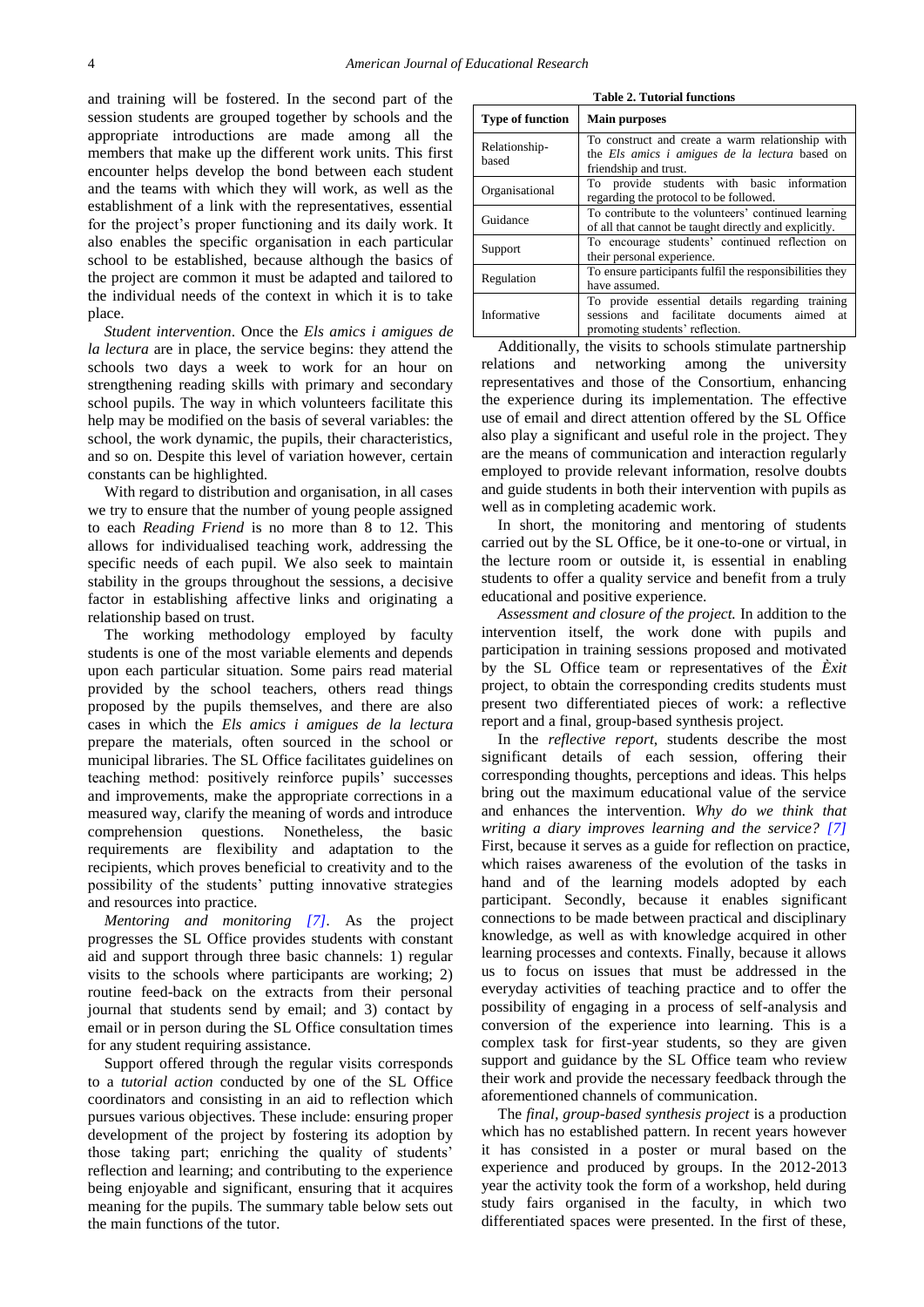students formed groups and dedicated time to reflecting upon their experience on the basis of a few basic questions. These included: What did they think the pupils who received the service had learnt? What had the experience given them at the educational level? And what did they think had characterised the educational relationship? In the second space, they had to create a mural in the classroom which showed and highlighted the different ideas, and then explain it to their classmates. These murals were exhibited for several weeks in the faculty entrance hall.

## **4. Analysis of the Educational Relationship between Students and Pupils**

The *Els amics i amigues de la lectura* proposal is a practice based on peer-assistance which takes the format of mentoring. Thus the project centres on the formation of a pedagogical relationship between people who share the same status – both are students – but who have a fundamental difference in knowledge which enables one to assume the role of educator with respect to the other [\[7\].](#page-6-6) The older, more expert university students become mentors, performing functions similar to those of the teacher but from a very special position with high pedagogical potential. An extremely positive model of educational interaction which brings various dynamics and synergies into play that enable the intervention to focus specifically on reading, but also on other elements fundamental to the personal growth and development of both parties. The following paragraphs explain some of the most representative aspects of peer mentoring with respect to two areas: the pedagogical intervention – intensive work on reading – and characteristics of the relationship between the participants.

As regards the *intensive work on reading*, faculty students put a wide range of strategies and resources into practice which develop the acquisition and improvement of reading skills in a way which pupils find enjoyable. In the mechanics of reading, volunteers address such issues as the difficulties associated with pronunciation, development of a steady rhythm – neither too slow nor too fast – and proper delivery and intonation. In the area of comprehension, special attention is paid to the acquisition of new vocabulary, literal understanding of texts, oral expression and the ability to draw inferences, as well as, in certain cases and depending on the reading level, to reflection upon, summarising and making critical analysis of the texts.

Pupils are usually highly motivated; they look forward to seeing their *reading friend* and are always eager to get started. We believe this is due to two basic reasons. On the one hand, the pupils are offered an activity based on their interests in which readings are used from a range of resources – a book, comic, piece of news and so on. They are then set short exercises to improve their reading comprehension, which they find appealing and fun. On the other hand, they are given the opportunity to confront reading in a positive way: in the company of a person they like who will help them in a climate of trust and safety. A combination of factors which doubtless contribute to the project's success.

What becomes evident above all in the experience is that it goes beyond simply reading. In this respect we would highlight some of the essential educational acquisitions for participants deriving from the affective and educational relationship established between the parties. To do so, we set out below extracts from the reflective journals submitted by students during the 2012- 2013 academic year.

In the first place, faculty students taking part in *Els amics i amigues de la lectura* are turned into highly positive educational references for the school pupils. Close contacts who offer them individualised attention and dedication, with whom they build a relationship based on appreciation and trust and who, at the same time, help them acquire and develop a basic competence. Someone who sits with them, guides them supports them and supervises them in the educational process, transmitting and instilling an interest in and passion for reading.

The project is based on a close-proximity relationship, face to face, which is consolidated as a result of regularity and stability. This relationship is gradually developed through the fundamental pillars of warmth, affinity and recognition. And it is precisely this affective bond that enables the transmission of knowledge, skills, attitudes and values. As we mentioned earlier, pupils who receive this help feel they are able to successfully overcome the challenges presented by reading. This, in turn, brings about a progressive rise in their self-esteem, confidence and self-assurance and a reduction in their fear of failure. So for the pupils, reading with the faculty students is a gratifying, motivating activity, because they have someone at their side who helps and supports them, while at the same time appreciating and positively reinforcing their efforts and progress

"*I can see how they are gradually becoming less shy and beginning to be themselves. Now they look me in the face when they talk to me! (Many didn't do that before.) I also like the fact that often when I arrive in class they are the ones who want to get started reading. I know it may just be an excuse to get some of their homework done, but I think and hope that it's also because they enjoy reading. I like this project and these children more and more every day. I'm satisfied with what I do*."

In second place, the experience offers students a chance to engage with children to carry out a real, specific task. One which is only possible to do if positive ties are created. Students have to get close to the pupils, gain their trust, show they are approachable, be capable of scolding them if necessary and laughing with them when the situation calls for it. They must maintain their authority but be open to liking the pupils and being liked by them. And throughout all this time, teach them to read. Fundamental matters for the profession and for life, which cannot be taught in the classroom but rather are learnt by trial and error, by experimenting.

"*I've now established a really good relationship with almost all the pupils, I'm at a great stage, very comfortable. I can be myself with the children, they don't get me annoyed and we can enjoy the time we spend together. It's very gratifying being able to work like this, in such an easy-going atmosphere.*"

Finally, we would just like to highlight how the experience is a simple yet brilliant practice for values education, as it brings a dynamic into play which is vital for all human beings: the building of interpersonal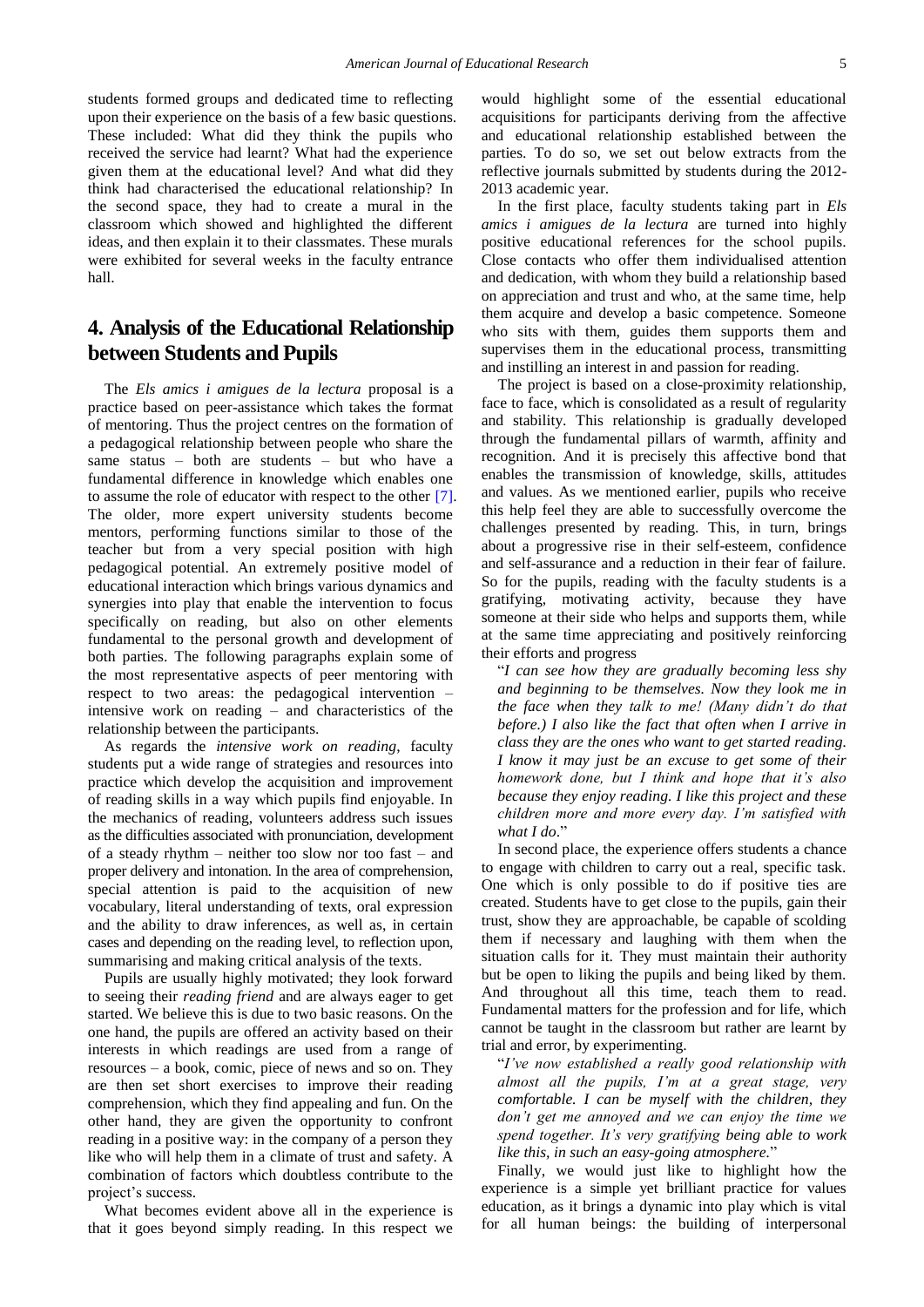relationships. The project invites participants to form part of a relationship in which affinity and esteem become two basic elements. To work with someone in way which is educationally effective requires the establishment of a positive affective bond. A bond that must be formed from recognition, respect and understanding, and which entails warmth, acceptance of need, mentoring and opening up to the individual sitting in front of us. Someone who has never had the opportunity to look after another person, to establish a friendly relationship on the basis of proximity and recognition, and who has probably missed an important chance to grow as a person. *Els amics i amigues de la lectura* offers this possibility to the students: to work on an academic aspect from a position of proximity and recognition, building and fostering their relationship with the pupils.

#### **5. Final Conclusions**

Analysis of the experience implemented during these years, conducted by means of visits to the schools, observation of what happens in the classroom, the dialogue and exchanges with participants and, in particular, reading the journals submitted by the students, enables us to consider the project a highly beneficial initiative in the preparation of future education professionals. The reasons behind this assertion, together with a few journal extracts to illustrate them, are set out below.

The experience is extremely valuable and highly beneficial for students of the faculty. In most cases it represents a first contact with reality, generates significant theory-related learning, facilitates the acquisition of competences, values and skills through their use and, moreover, is an opportunity to offer a socially useful service. We believe that, in addition to being a benefit to the community, reinforcing reading skills also becomes a particularly significant activity for the students. Though complexity of the experience makes it impossible to draw up a precise list of the learning goals that each participant addresses during the activity, we can list some of the most representative acquisitions under three basic headings: professional competences, pedagogical know-how and personal, social and civic skills.

*Professional competences*. For most of the students, reinforcing reading in the school classroom is the first "professional" responsibility they have taken on in an educational institution. Performing this service requires them to put a range of skills into practice. Some are applied deliberately and with intention, while others are employed without being really aware of the fact, so the learning obtained actually exceeds that which may be anticipated beforehand. Some of the most significant competences acquired include overcoming the fear of dealing with children, gaining respect, learning to adjust the material and methodology to pupils' reading levels, detecting difficulties and resolving them as they arise, employing techniques and methodologies that motivate reading, empathising with the pupils' situation, understanding them and knowing how to step into their shoes, and seeking strategies that allow reading reinforcement to be conducted with two children of different reading levels.

"*I can safely say I've been learning things from day one. First, for instance, to lose my fear, control my nerves* 

*and trust a little more in myself. (…) This opportunity has given me the chance to gain practice and experience, which will help me a lot in the future and above all in my degree. I now know how to manage a class, how to organise it and, above all, that the most important thing is to think of the children, to put them first and do activities that help them learn and become interested in what they're doing*."

*Pedagogical know-how*. There is a set of learning skills that are practiced in parallel to the time spent reinforcing pupils' reading, but which are inextricably linked to the service experience. As we have seen, the SL Office encourages students to carry out two complementary tasks: to reflect upon what they have encountered during the service and to contribute knowledge that enables them to better understand what they have done. To enhance training performance it is essential to devote time to reflection upon what has happened, upon the difficulties that have arisen or the pupils' reaction to each student intervention. Such deliberation becomes a new source of experience which permits each student to build new knowledge based on direct work in the classroom.

"*Today we've tried a new activity with Evelin. In the first session we saw that for various reasons she was unable to understand the reading, so in this second session we proposed a different methodology. The first activity we set her was to put jumbled up elements of a story into the right order. This meant she had to understand short paragraphs in order to organise them correctly and then understand the full story. The second activity was based on memorising and looking for information. I asked her a series of questions about a television programme guide taken from a newspaper. At first she had a little difficulty finding the information, but at the end of the two activities I was really pleased with the results*."

*Personal, social and civic skills*. Though it is still too soon to make an adequate assessment of the impact these service learning activities had on the students, everything seems to indicate that gains are produced at several levels. From their personal point of view, the experience serves to clarify whether the student has made the right choice of course and future profession. It also helps a good number of students understand the nature of the work the teaching profession entails, while boosting their self-esteem and giving them better insight into themselves. From a social perspective, the activity facilitates training in the ability to function as a team member and establish a cooperation relationship with other professionals. Finally, in some cases it awakes a good deal of civic awareness, especially as regards the purpose of the activity, its usefulness and the many needs that are still to be met. In short, the experience helps students develop a certain level of critical thinking and a more discerning political vision.

"*Above all, I've learnt to work with my pupils on addressing diversity issues. I've learnt the significant role played by teachers in cultivating moral values, because the pupils learn these through their actions and gestures and the like. I've learnt to put myself in the pupils' shoes and adapt to their personal and academic situations and so on. And to act as a mediator between pupils, not to be in too much of a hurry to teach.*"

Based on all we have explained, we can see how the project we have presented takes the form of a practice into